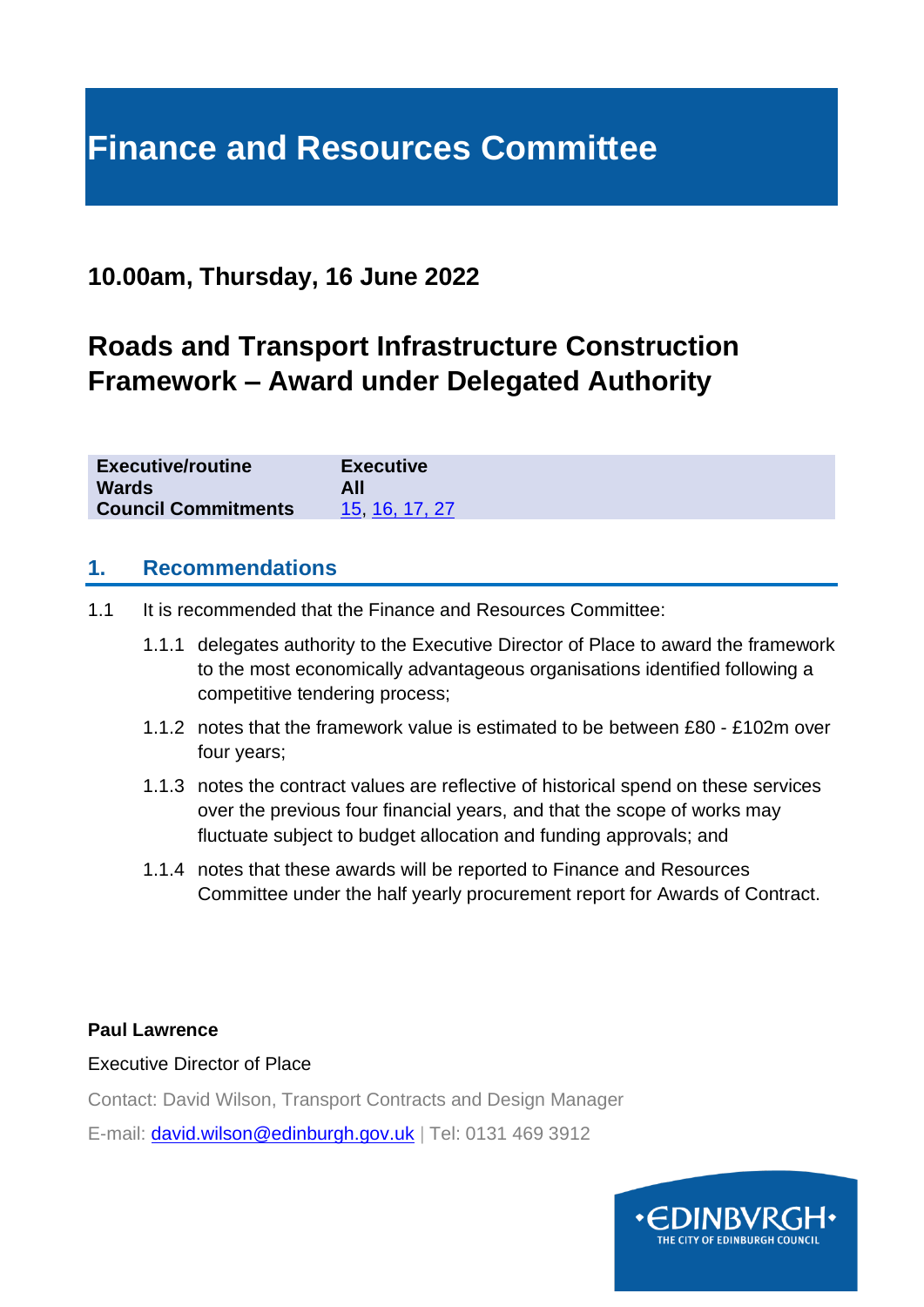# **Report**

# **Roads and Transport Infrastructure Construction Framework – Award under Delegated Authority**

#### **2. Executive Summary**

- 2.1 This report seeks the approval of the Committee to delegate authority to the Executive Director of Place to award a multi-lot framework agreement to the most economically advantageous organisations identified following a competitive tendering process, in order to achieve a contract start date no later than 30 August 2022 and to ensure continuity of service provision.
- 2.2 The framework consists of 14 lots for an undefined programme of capital works to support the City of Edinburgh Council (the Council) in delivering its roads and infrastructure construction, maintenance and repair programmes.
- 2.3 Delegated authority is being sought to ensure that the framework can be awarded as quickly as possible. Any delay is likely to impact the Council's capital programme and reduce the Council's ability to deliver maintenance schemes.

#### **3. Background**

- 3.1 The Council's Roads and Infrastructure service are responsible for the construction and maintenance of the city's road network. Works are designed and managed by these teams and the works are carried out through a combination of the in-house Roads Operations team and external contractors.
- 3.2 At present the Council is utilising its own framework to deliver services from external contractors.
- 3.3 The service area and Commercial and Procurement Services (CPS) have undertaken a review of the current arrangements with the aim of improving the running of the framework including the amalgamation of some lots and the addition of new lots.
- 3.4 Key Performance Indicators (KPIs) and Terms and Conditions have also been reviewed to improve contract management.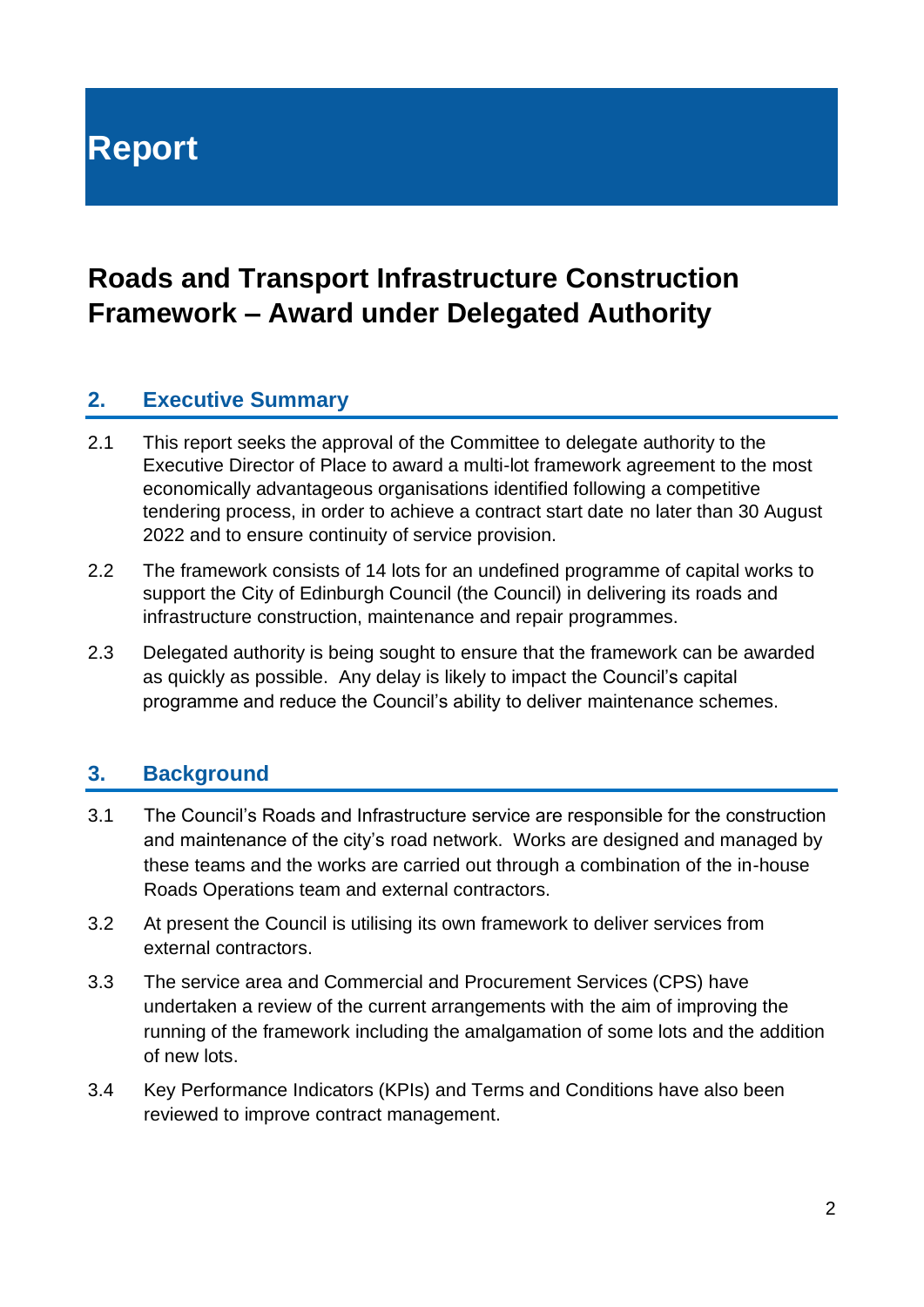#### **4. Main report**

- 4.1 The Council wishes to appoint a number of suitably qualified and experienced contractors to carry out an undefined programme of construction, maintenance and repairs of its road network. The tender and evaluation process are being conducted in accordance with Council Contract Standing Orders and Public Contracts (Scotland) Regulations 2015.
- 4.2 A Prior Information Notice to this effect was published on the Public Contracts Scotland Portal on 28 January 2022.
- 4.3 On 1 April 2022, the Council commenced a full tender exercise by placing a contract notice on the Public Contracts Scotland Portal.
- 4.4 The lots advertised were:
	- 4.4.1 Lot 1: Major Projects (Junction Improvements, Public Realm, Active Travel, Road Safety and Public Transport improvements)
	- 4.4.2 Lot 2: Major Carriageway and Footway Maintenance and Renewal (Scheme Value £250,000 - £2,000,000)
	- 4.4.3 Lot 3: Minor Carriageway and Footway Maintenance and Renewal (Scheme Value £50,000 - £250,000)
	- 4.4.4 Lot 4: Minor Works (Schemes up to £50,000 value)
	- 4.4.5 Lot 5: Surface Treatments
	- 4.4.6 Lot 6: Footways, Paved Areas, Hard Landscaping and Natural Stone Flags & Setts
	- 4.4.7 Lot 7: Carriageway and Footway Patching Works
	- 4.4.8 Lot 8: Maintenance of Surface Water Drainage Systems and Associated **Works**
	- 4.4.9 Lot 9: Street Lighting Installation Works
	- 4.4.10 Lot 10: Vehicle Restraint Systems
	- 4.4.11 Lot 11: Coring and Materials Testing
	- 4.4.12 Lot 12: Surveying
	- 4.4.13 Lot 13: Structures
	- 4.4.14 Lot 14: Road Markings
- 4.5 In order to attract the widest number of suppliers an open procedure procurement process was undertaken.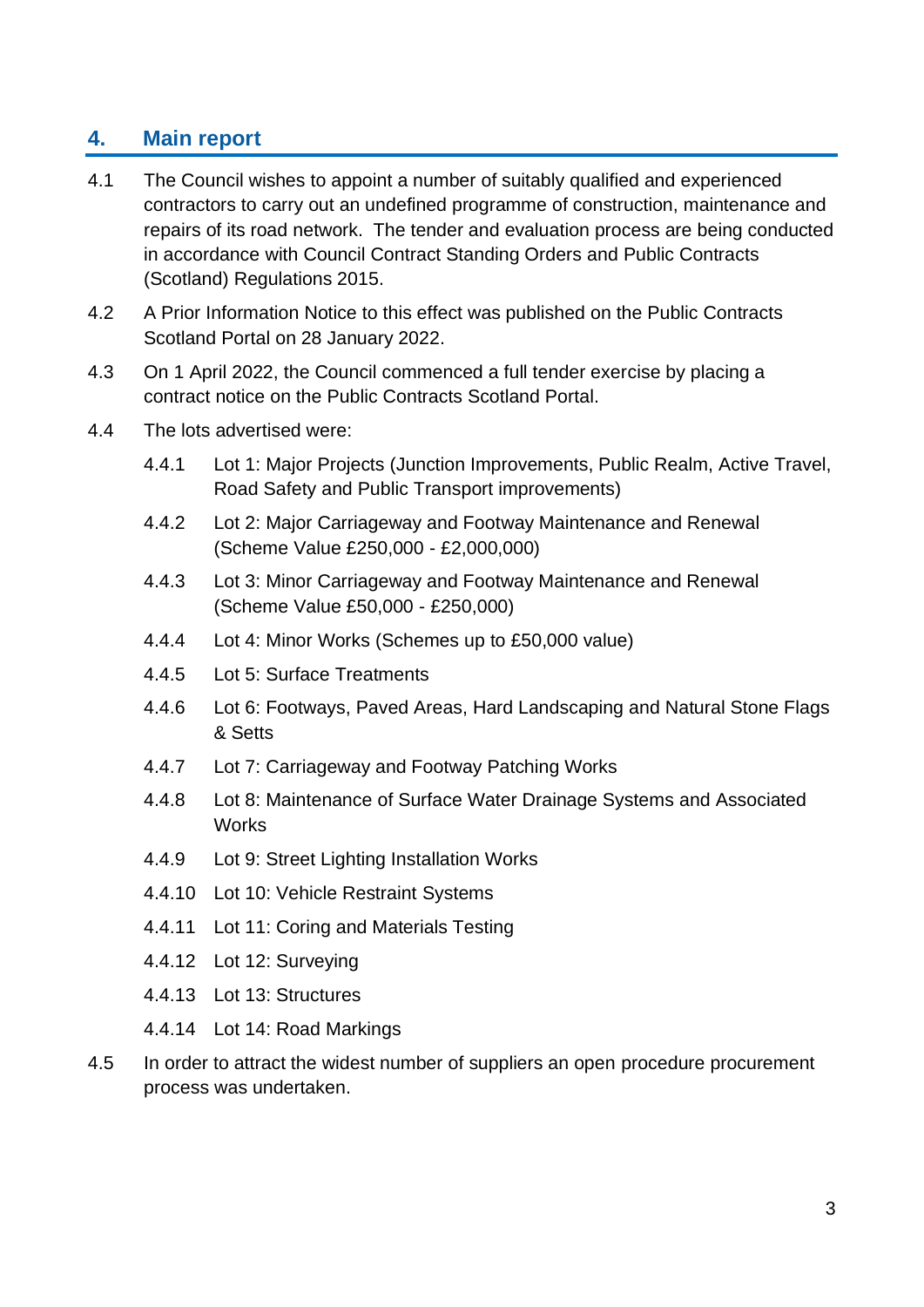- 4.6 Tender submissions will be evaluated by a technical evaluation panel. The evaluation places an emphasis on quality, as well as price, with the aim of selecting the most economically advantageous tenders for each of the 14 lots. A cost quality ratio of 70% cost and 30% quality will be applied to all lots.
- 4.7 Following completion of the quality analysis, tender submissions will be subject to a cost analysis. The cost analysis establishes the full price of tenders considering responses to the Schedule of Rates provided in the tender package. The lowest priced bid is allocated the 70% cost ratio. All other bids are scored on a pro rata basis against the lowest bid.
- 4.8 The quality scores are then combined with the scores from the cost analysis to derive an overall score for each bidder out of a maximum of 100.
- 4.9 Evaluation is expected to be completed by 30 June 2022.
- 4.10 The current framework is due to expire on 29 August 2022.
- 4.11 When the outcome of the procurement process is reached, a procurement report will be submitted to the Executive Director of Place for approval.

### **5. Next Steps**

5.1 The tender evaluation exercise will be completed and the successful tenderers for each Lot will be advised. There will then be the mandatory 10-day standstill period following which the individual contract will be awarded.

#### **6. Financial impact**

- 6.1 The estimated contract value of each of the lots is reflective of historical spend for these services over the previous four financial years. Contract spend will be monitored on an ongoing basis.
- 6.2 The recent impact of inflation across the industry has resulted in increased costs to suppliers for labour, fuel, plant and materials to the extent that fewer suppliers have been tendering for projects through the existing framework. The new framework will give suppliers to opportunity to re-base their costs, providing confidence in service delivery going forward.
- 6.3 To reflect this volatility in the market the new framework incorporates an inflation mechanism that will tie rates to the consumer price index, recalculated annually in March.
- 6.4 Some financial efficiencies will be delivered through the new framework through the provision of the additional Lots designed to more closely reflect the scale of projects being delivered, encouraging the use of local SMEs, consolidating spend and promoting contract compliance.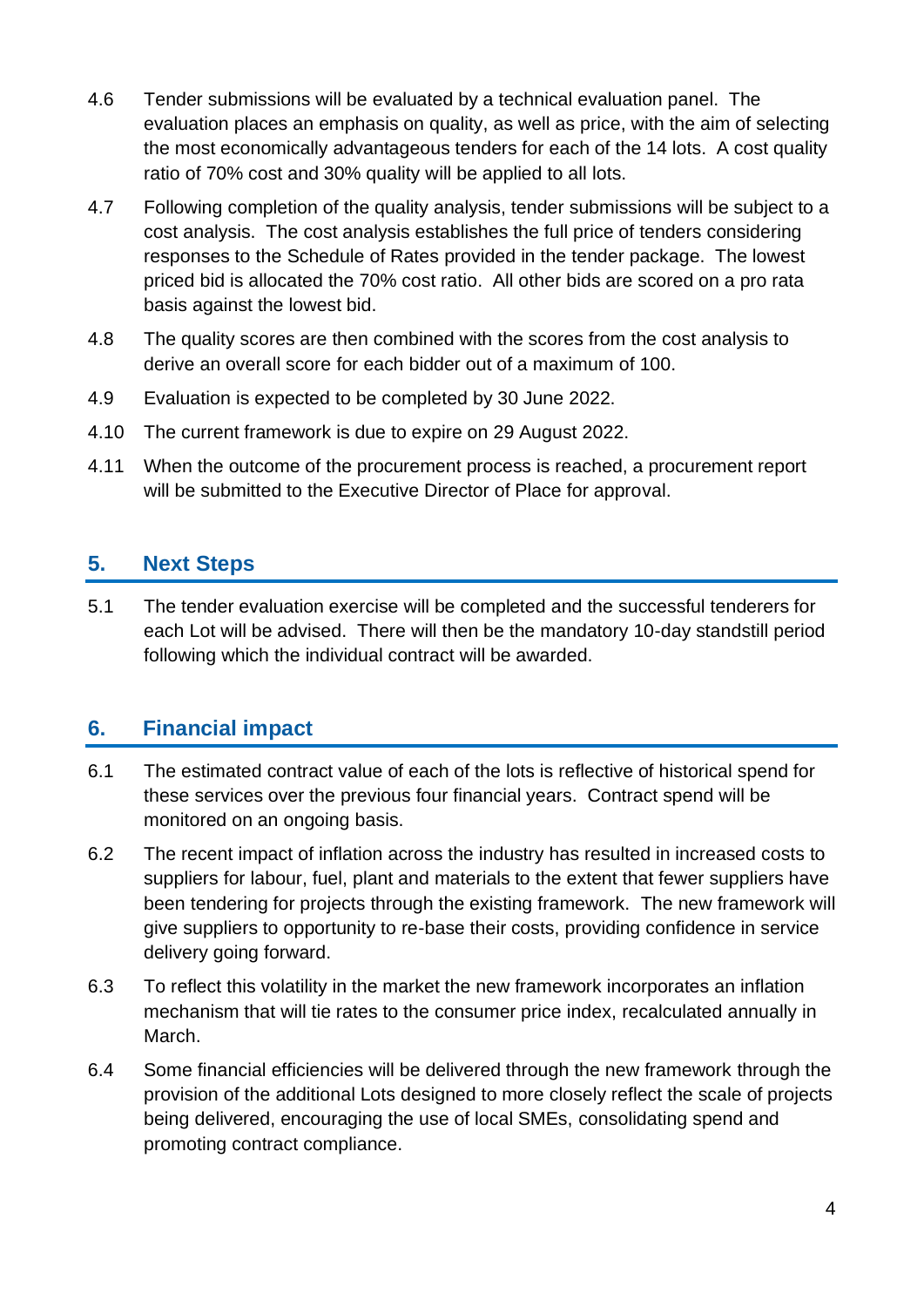- 6.5 It is recognised, by the service area that contract management resource will be required to manage this framework and comply with reporting requirements, monitor and manage the performance of the framework contractors, and to ensure contract compliance and best practice is followed for each package of work delivered through the framework.
- 6.6 The service area already has a framework management system in place, with each lot having a dedicated lot manager to support project managers, overseen by and an overall framework manager.
- 6.7 The costs associated with procuring this contract are estimated at £40,000 £60,000.

### **7. Stakeholder/Community Impact**

- 7.1 Projects delivered through this framework will be subject to stakeholder and community engagement throughout the design and development stage. The level of engagement will be dependent on the complexity of the project and its impact on the local community.
- 7.2 The proposals and recommendations described in this report could contribute to the public sector general equality duty to advance equality of opportunity. An Integrated Impact Assessment (IIA) has been completed for the Roads and Transport Infrastructure Construction Framework and no equalities or right impacts have been identified in relation to this report.
- 7.3 An IIA is completed prior to budget allocation for the capital programme.

#### **8. Background reading/external references**

8.1 None.

#### **9. Appendices**

9.1 Appendix 1 – Summary of Tendering and Tender Evaluation Processes